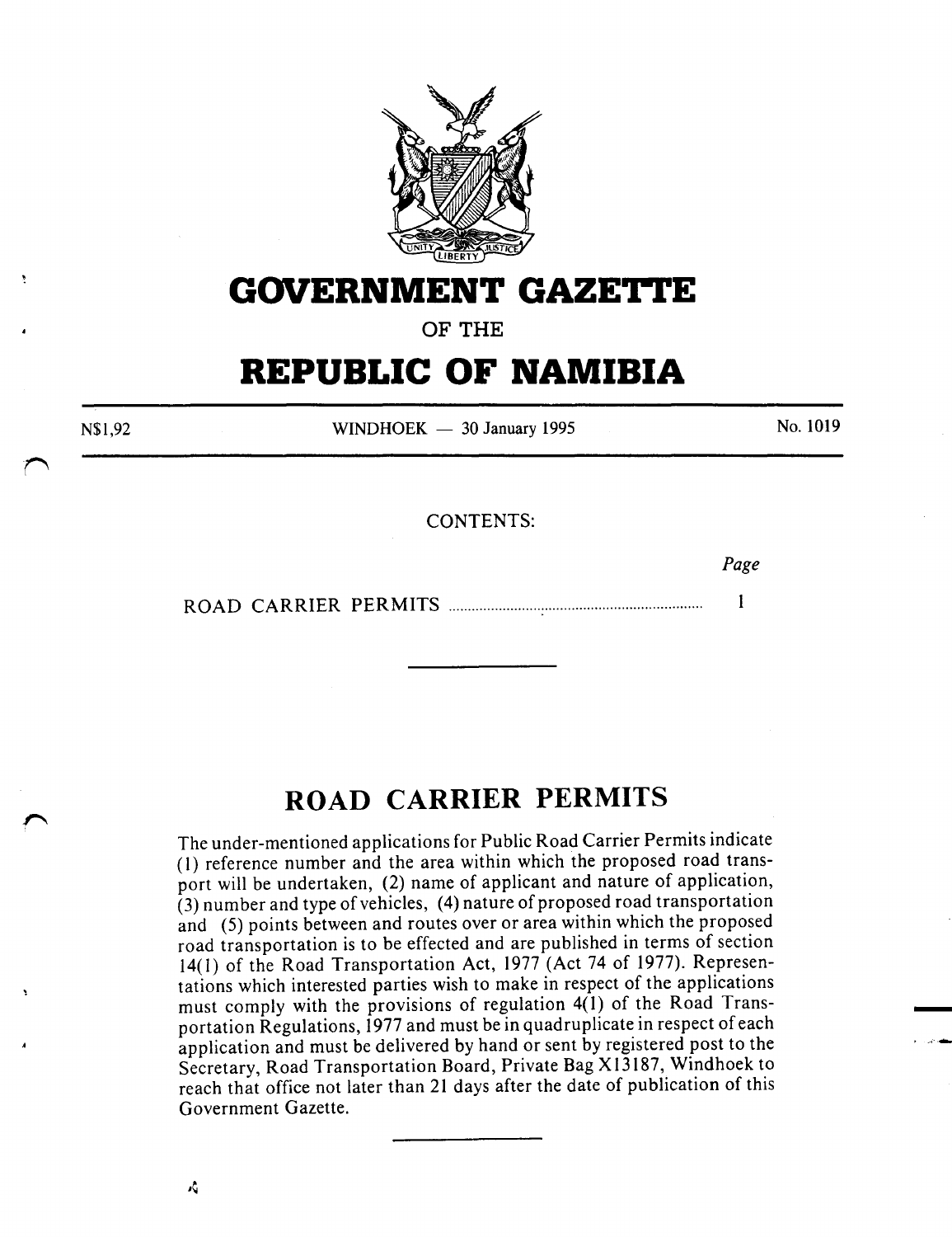- . ...........

- (1) 07/09/94 940P1267
- (2) HIHEPPA J., WINDHOEK  $-$  Transfer of OP 9643 from MZIM-KULU K.G.
- (3) Motor car To be acquired 5 Persons
- (4) (a) Taxi-passengers and their personal luggage.
- (5) (a) (i) Within Windhoek municipal area.

(1) 07/09/94 940P1269

- (2) FEBRUARY W.D., WALVIS BAY  $-$  New Application.
- (3) N 10484 WB Ford Cortina Motor Car 5 Persons
- (4) (a) Taxi-passengers and their personal luggage.
- (5) (a) (i) Within Walvis Bay municipal area.
- (1) 30/08/94 940P1271
- $(2)$  SWARTBOOI M., WINDHOEK New Application.
- (3) Motor car To be acquired 5 Persons
- (4) (a) Taxi-passengers and their personal luggage.
- (5) (a) (i) Within Windhoek municipal area.
- (1) 01109/94 940P1272
- (2) NGANJONE H.N., GROOTFONTEIN  $-$  New Application.
- (3) N 3742 G Datsun Motor Car 5 Persons
- (4) (a) Taxi-passengers and their personal luggage.
- (5) (a) (i) Within Grootfontein municipal area.
- (1) 07/09/94 940P1273
- (2) GREINER M.M., OMARURU  $-$  New Application.
- (3) Motor car To be acquired 5 Persons
- (4) (a) Taxi-passengers and their personal luggage.
- (5) (a) (i) Within Omaruru municipal area.
- (1) 02/09/94 940P1274

**، مار** 

- (2) GARISEB W., WALVIS  $BAY New Application$ .
- (3) N 10787 WB Toyota Mini-bus 16 Persons N 10785 WB Toyota Mini-bus 16 Persons
- ( 4) (a) Passengers and their personal effects.
	- (b) Taxi-passengers and their personal luggage.
- (5) (a) (i) From Walvis Bay to Windhoek and return as per annexure "A".
	- (b) (i) Within the municipal area of Walvis Bay.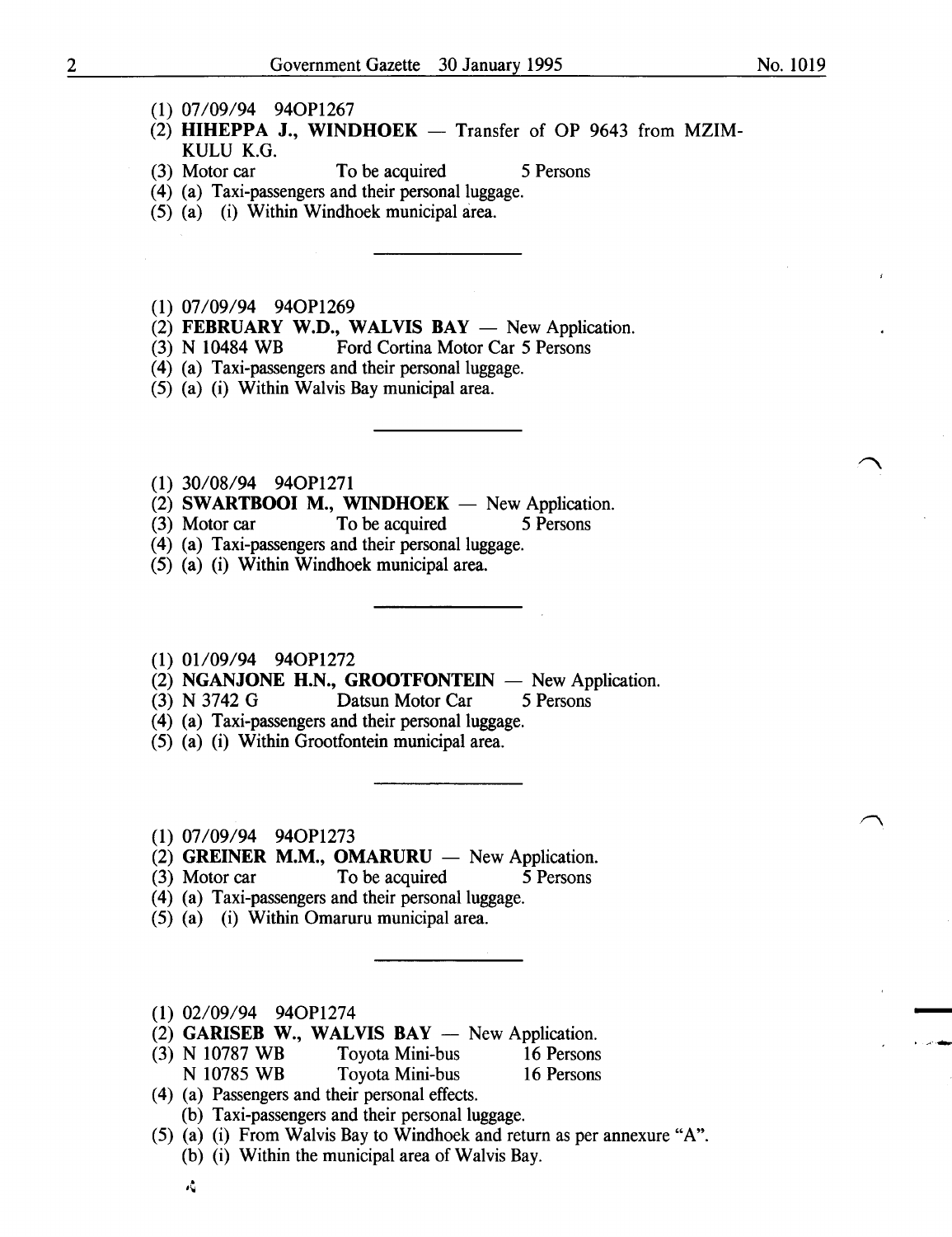## "A"

Persons and their personal luggage  $-$  From the terminus at the taxi-rank in 13th Road, Walvis Bay in front of the Day and Night Shop at Kuisebmund to the terminus at Wernhil Shopping Centre in Tal Street, Windhoek and return via the route set out below.

#### Route:

From the terminus at the taxi-rank in 13th Road, Walvis Bay in front of the Day and Night Shop in Kuisebmund to the terminus at Wernhil Shopping Centre in Tal Street, Windhoek via 13th Road, 7th Street via Narraville Klimaat Bottle Store to the junction with the Walvis Bay/Swakopmund main road, then via the said main road to Bonus Market, Swakopmund, then via Cross Roads Service Station to Mondesa residential area and return to the Swakopmund/Usakos main road, then via the said main road to the junction with the access road to Arandis, then via the said access road to the Sebra Club and return to the Swakopmund/Usakos main road, then via the said main road to Engen Service Station at Usakos, then via Hakhaseb residential area to the junction with the Usakos/Karibib main road, then via the said main road to the junction with the Karibib/Okahandja main road, then via the said main road to Ritters Autohof at Okahandja, then to the junction with the Okahandja/Windhoek main road, then via the said main road to the junction with Independence Avenue at Windhoek, then via Independence Avenue, Mungunda Street, Central Avenue, single quarters, Independence Avenue, Okahandja Road, John Meinert Street and Tal Street to the terminus next to Wernhil Shopping Centre and return via the same route.

#### Time-table:

#### MONDAYS TO SUNDAYS:

| Departure:        |             | Arrival:          |             | Tariff/Single: |
|-------------------|-------------|-------------------|-------------|----------------|
| <b>Walvis Bay</b> | 08:00 18:00 | Swakopmund        | 09:00 18:30 | N\$ 5.00       |
| Swakopmund        | 09:00 18:30 | <b>Arandis</b>    | 11:00 20:00 | N\$10.00       |
| Arandis           | 11:00 20:00 | <b>Usakos</b>     | 13:00 21:30 | N\$10.00       |
| <b>Usakos</b>     | 13:00 21:30 | Karibib           | 13:30 22:00 | N\$ 5.00       |
| Karibib           | 13:30 22:00 | Okahandja         | 15:00 00:00 | N\$10.00       |
| Okahandja         | 15:00 00:00 | Windhoek          | 15:30 02:00 | N\$ 5.00       |
| Windhoek          | 08:30 18:30 | Okahandja         | 10:30 19:30 | N\$ 5.00       |
| Okahandja         | 10:30 19:30 | Karibib           | 12:30 21:30 | N\$10.00       |
| Karibib           | 12:30 21:30 | <b>Usakos</b>     | 13:00 22:00 | N\$ 5.00       |
| <b>Usakos</b>     | 13:00 22:00 | Arandis           | 14:00 00:00 | N\$10.00       |
| <b>Arandis</b>    | 14:00 00:00 | Swakopmund        | 16:00 02:00 | N\$10.00       |
| Swakopmund        | 16:00 02:00 | <b>Walvis Bay</b> | 17:00 02:30 | N\$ 5.00       |

3

-

I\_\_, . ...,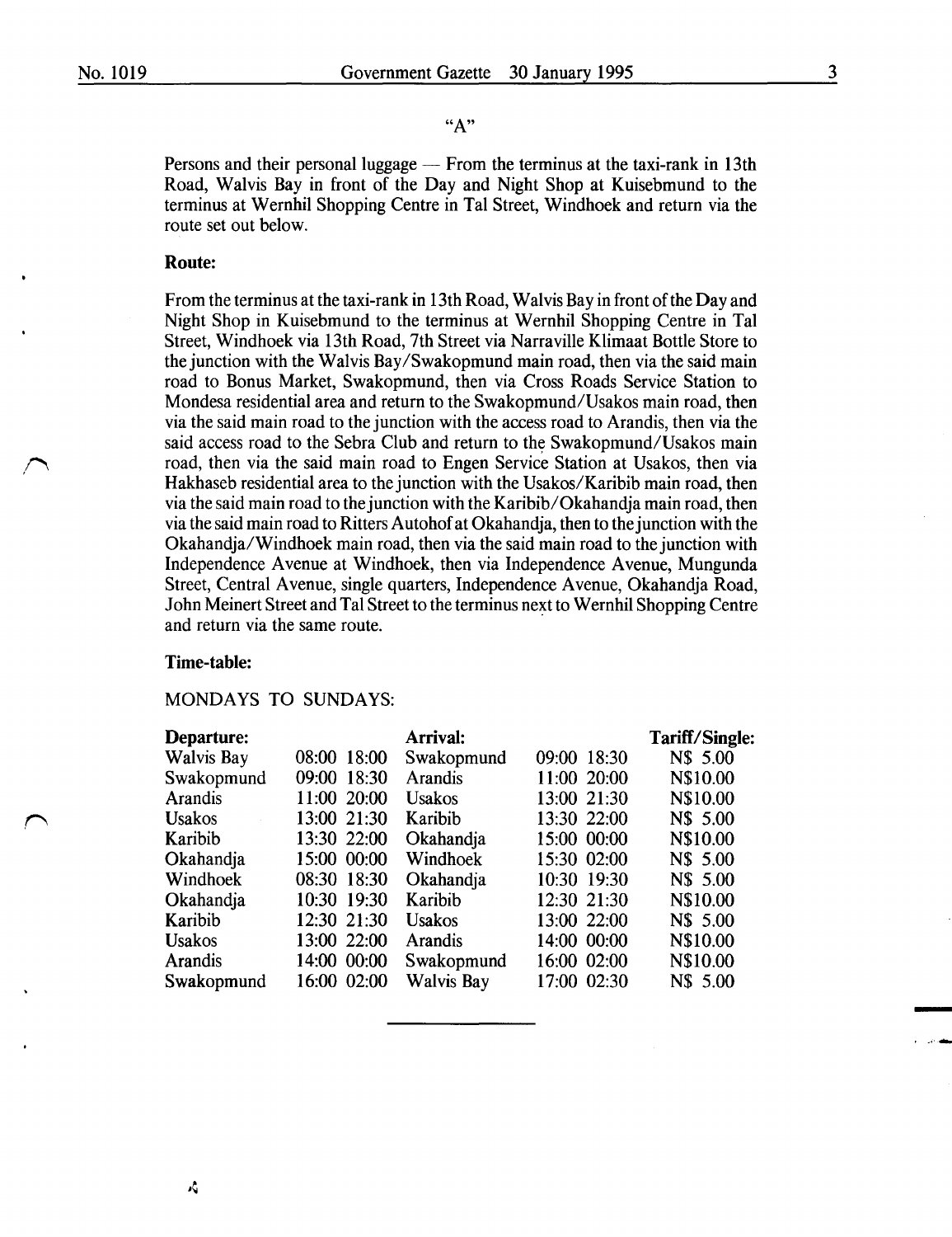$\bigcap$ 

-

~ ..... -, .....

- (1) 07/09/94 940P1275
- (2) XAWEB N., WALVIS BAY  $-$  New Application.<br>(3) Mini-bus To be acquired 16 Persons

To be acquired

- ( 4) (a) Passengers and their personal effects.
- (5) (a) (i) From Walvis Bay to a place on the border of Namibia and Botswana and return via the route set out in annexure "A".
	- TIME-TABLE: As per annexure "A".

TARIFFS: As per annexure "A".

## Annexure "A"

Persons and their personal effects from the terminal at the Kuisebmond Town Hall at Walvis Bay to the junction with the access road to the Walvis Bay/Swakopmund main road, then via the said main road to the junction with the Swakopmund/Usakos main road, then via the said main road to Usakos Service Station, then to the junction with the Usakos/Karibib main road, then via the said main road to the junction with the Karibib/ Okahandja main road, then via the said main road with the junction with the access road Nau-Aib, then via the access road and unknown road to the shopping centre at Nau-Aib, then via unnamed roads to the junction with the Okahandja/Windhoek main road, then via the said main road at the bus-stop at the single quarters and unnamed destinations within Katutura Township, from the said bus-stop and destination to Gobabis at the junction of the Gobabis main road to the township, then from the junction to Buitepos on the border of Botswana/Namibia. Return will be via the same route.

## Time-table:

#### FRIDAYS AND WEDNESDAYS:

| Departure:        |       | <b>Arrival:</b> |       |
|-------------------|-------|-----------------|-------|
| <b>Walvis Bay</b> | 09:00 | Swakopmund      | 09:30 |
| Swakopmund        | 09:45 | <b>Usakos</b>   | 11:50 |
| <b>Usakos</b>     | 12:00 | Karibib         | 12:30 |
| Karibib           | 12:40 | Okahandja       | 13:50 |
| Okahandja         | 13:55 | Windhoek        | 14:50 |
| Windhoek          | 15:50 | Gobabis         | 17:50 |
| Gobabis           | 18:00 | <b>Buitepos</b> | 19:30 |
| <b>Buitepos</b>   | 21:30 | Gobabis         | 23:00 |
| Gobabis           | 23:30 | Windhoek        | 01:30 |

## SATURDAYS, THURSDAYS AND MONDAYS:

| Departure:    |       | Arrival:          |       |
|---------------|-------|-------------------|-------|
| Windhoek      | 09:00 | Okahandja         | 09:55 |
| Okahandja     | 10:00 | Karibib           | 10:50 |
| Karibib       | 11:00 | <b>Usakos</b>     | 11:30 |
| <b>Usakos</b> | 11:40 | Swakopmund        | 13:45 |
| Swakopmund    | 13:50 | <b>Walvis Bay</b> | 14:20 |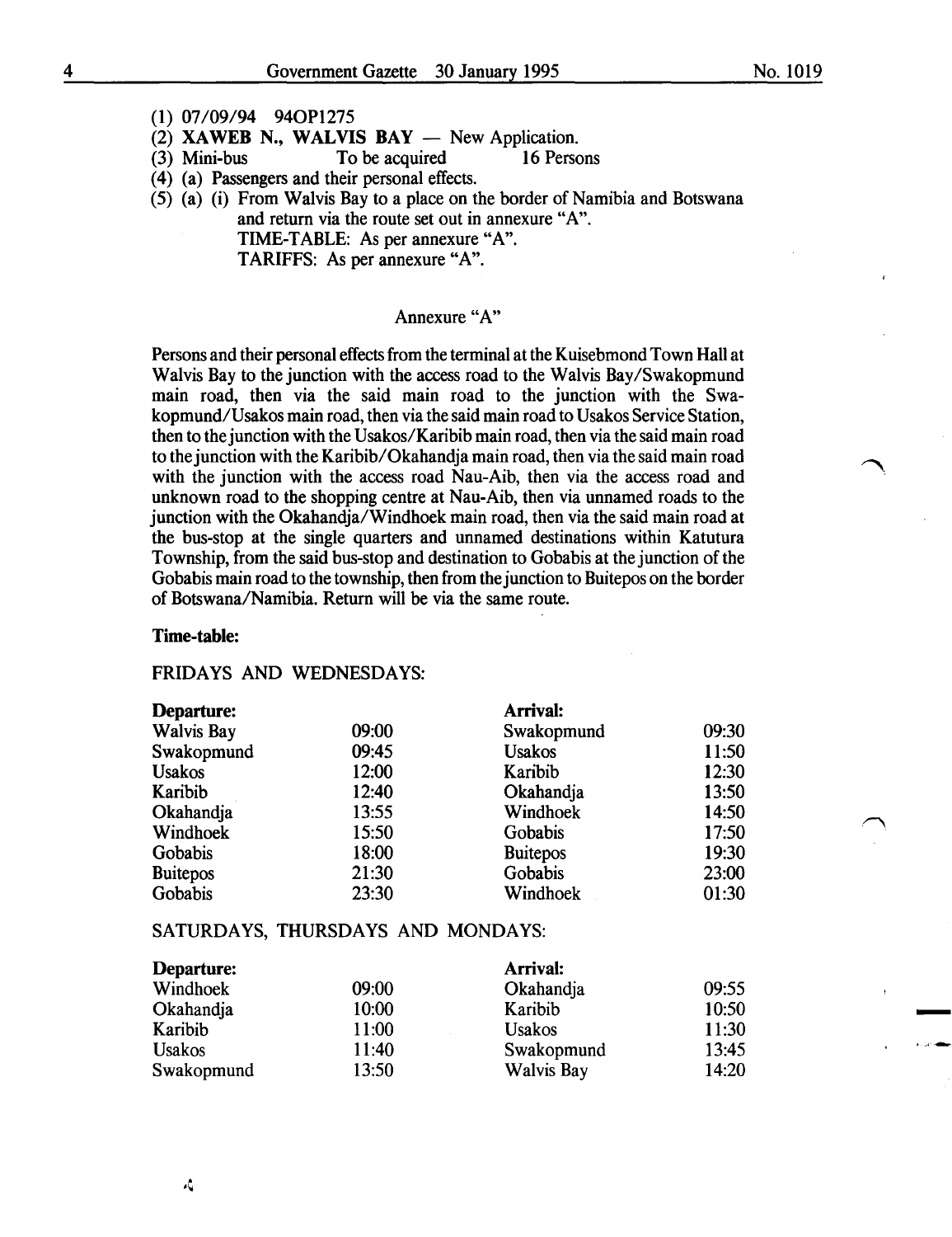#### SUNDAYS:

| Departure:    |       | Arrival:      |       |
|---------------|-------|---------------|-------|
| Walvis Bay    | 17:00 | Swakopmund    | 17:30 |
| Swakopmund    | 17:40 | <b>Usakos</b> | 19:45 |
| <b>Usakos</b> | 19:50 | Karibib       | 20:20 |
| Karibib       | 20:30 | Okahandja     | 21:40 |
| Okahandja     | 21:50 | Windhoek      | 22:45 |

## Tariffs:

Walvis Bay/Swakopmund Walvis Bay/ Arandis Walvis Bay/Usakos Walvis Bay/Karibib Walvis Bay/Okahandja Walvis Bay/Windhoek Walvis Bay/Gobabis Walvis Bay/Buitepos

|  |  | N\$3.00 per person per single trip.   |  |  |
|--|--|---------------------------------------|--|--|
|  |  | N\$9.00 per person per single trip.   |  |  |
|  |  | N\$20.00 per person per single trip.  |  |  |
|  |  | N\$23.00 per person per single trip.  |  |  |
|  |  | N\$40.00 per person per single trip.  |  |  |
|  |  | N\$45.00 per person per single trip.  |  |  |
|  |  | N\$70.00 per person per single trip.  |  |  |
|  |  | N\$100.00 per person per single trip. |  |  |
|  |  |                                       |  |  |

- (1) 07/09/94 940Pl277
- (2) SHIKONGO S.N., WINDHOEK New Application.<br>(3) Motor car To be acquired 5 Persons
- To be acquired 5 Persons
- (4) (a) Taxi-passengers and their personal luggage.
- (5) (a) (i) Within Windhoek municipal area.

(1) 07/09/94 940P1279

(2) KATJIVIKUA S., WINDHOEK  $-$  New Application.

(3) Motor car To be acquired 5 Persons

(4) (a) Taxi-passengers and their personal luggage.

(5) (a) (i) Within Windhoek municipal area.

#### (1) 07/09/94 940P1280

 $(2)$  HANGERO J.K. WINDHOEK - New Application.

(3) Motor car To be acquired 5 Persons

(4) (a) Taxi-passengers and their personal luggage.

(5) (a) (i) Within Windhoek municipal area.

5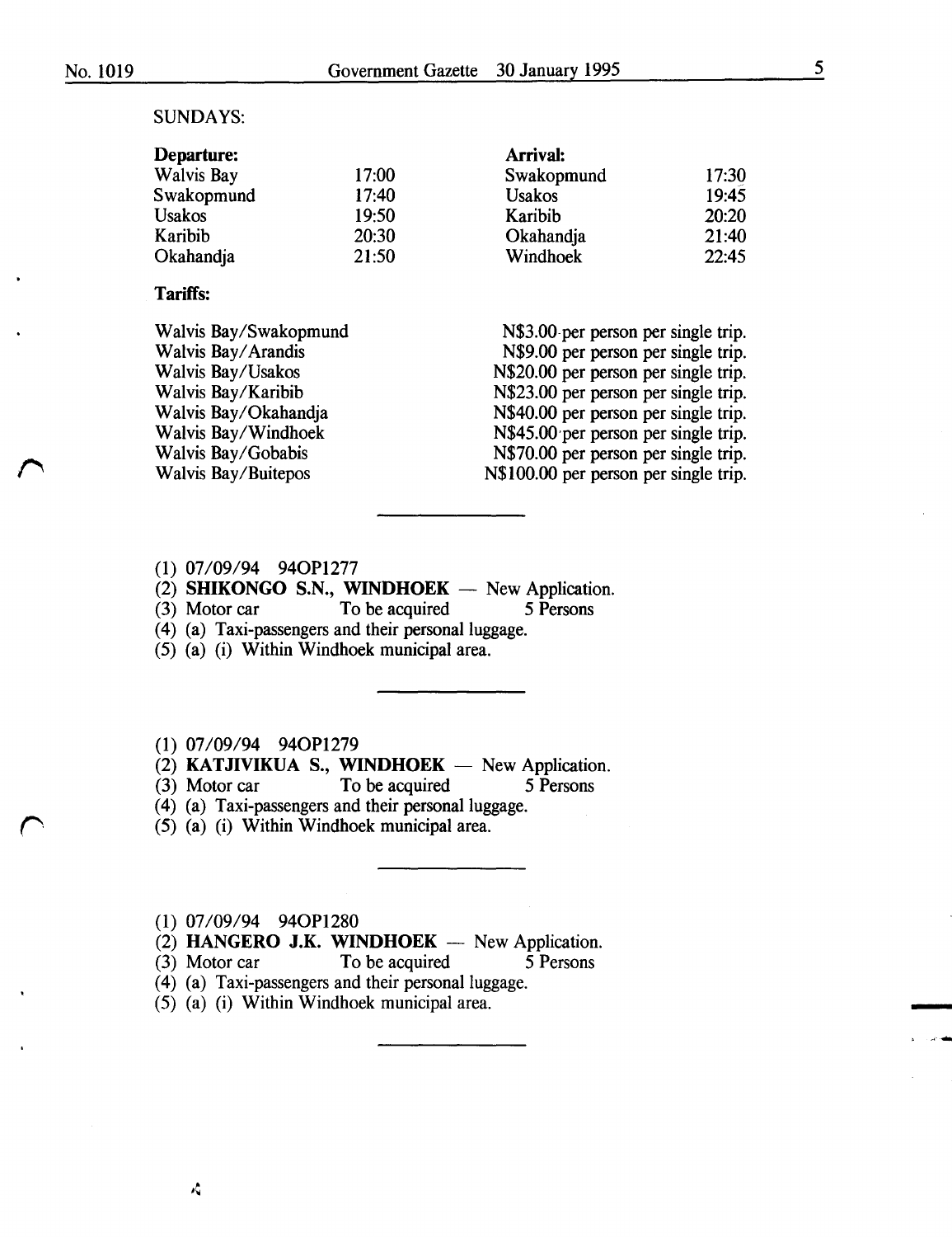- (1) 07/09/94 940P1281
- (2) KATJIVIKUA S., WINDHOEK  $-$  New Application.
- (3) Motor car To be acquired 5 Persons
- (4) (a) Taxi-passengers and their personal luggage.
- (5) (a) (i) Within Windhoek municipal area.
- (1) 07/09/94 940P1282
- (2) EICHAB S., WINDHOEK  $-$  New Application.
- (3) Motor car To be acquired 5 Persons
- (4) (a) Taxi-passengers and their personal luggage.
- (5) (a) (i) Within Windhoek municipal area.
- (1) 07/09/94 940P1283
- (2) NALUWE J.N., WINDHOEK  $-$  Replacement of N 25643 W fiveseater motor car.<br>(3) N 57955 W
- Mazda motor car 5 Persons
- (4) (a) Taxi-passengers and their personal luggage.
- (5) (a) (i) Within Windhoek municipal area.
- (1) 07/09/94 940P1284
- (2) NALUWE J.N., WINDHOEK  $-$  Transfer of OP 14426 from **NALUWE S.**<br>(3) **N** 25643 **W**
- Mazda motor car 5 Persons
- (4) (a) Taxi-passengers and their personal luggage.
- (5) (a) (i) Within Windhoek municipal area.
- (1) 07/09/94 940P1285
- $(2)$  **FORTUIN M.J., WINDHOEK** New Application.
- (3) N 11541 W Volkswagen motor car 5 Persons
- (4) (a) Taxi-passengers and their personal luggage.
- (5) (a) (i) Within Windhoek municipal area.
- (1) 07/09/94 940P1288
- $(2)$  HAMUTOKO V.P., WINDHOEK New Application.
- (3) Motor car To be acquired 5 Persons
- (4) (a) Taxi-passengers and their personal luggage.
- (5) (a) (i) Within Windhoek municipal area .

• *1\,j*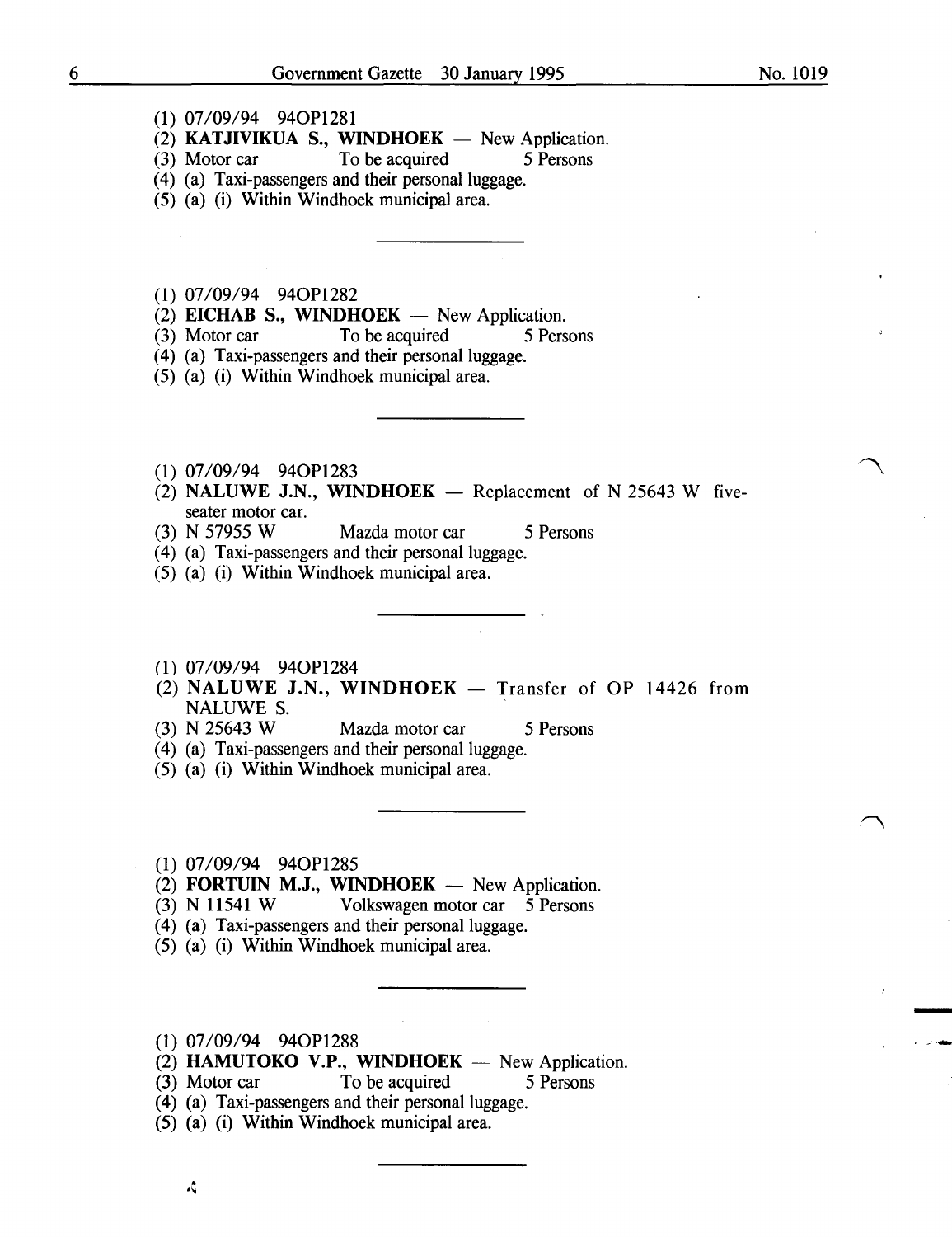7

- (1) 08/09/94 940P1289
- (2) **MAJIEDT M.M., WINDHOEK** New Application.<br>(3) N 25578 W Toyota Corolla motor car5 Persons
- Toyota Corolla motor car5 Persons
- (4) (a) Taxi-passengers and their personal luggage.
- (5) (a) (i) Within Windhoek municipal area.
- (1) 08/09/94 940P1291
- (2) **KANDJII W., WINDHOEK** New Application.<br>(3) Motor car To be acquired 5 Person
- Motor car To be acquired 5 Persons<br>Motor car To be acquired 5 Persons To be acquired 5 Persons
- (4) (a) Taxi-passengers and their personal luggage.
- (5) (a) (i) Within Windhoek municipal area.
- (1) 29/08/94 940P1293
- (2) **HAIHAMBO B., SWAKOPMUND** New Application.<br>(3) N 4656 S Tovota motor car 5 Persons
- Toyota motor car 5 Persons
- (4) (a) Taxi-passengers and their personal luggage.
- (5) (a) (i) Within Swakopmund municipal area.
- (1) 09/09/94 940P1294
- (2) **THUDINYANE A.S., GOBABIS** New Application.<br>(3) N 2458 GO Nissan motor car 5 Persons
- Nissan motor car 5 Persons
- (4) (a) Taxi-passengers and their personal luggage.
- (5) (a) (i) Within Gobabis municipal area.
- $(1)$  09/09/94 94OP1297
- (2) NAMIB SKY ADVENTURE SAFARIS, MALTAHÖHE New Application.
- (3) N 5494 S<br>N 4347 S<br>Volkswagen Mini-bus 8 Persons
	- Volkswagen Mini-bus 8 Persons
- ( 4) (a) Tourists and their personal effects.
- (5) (a) (i) From Farm Kwessiegat, situated within Maltahohe magisterial district to Sossusvlei in the Namib Naukluft Park and return. TIME-TABLE: As and when required. TARIFFS: As per agreement.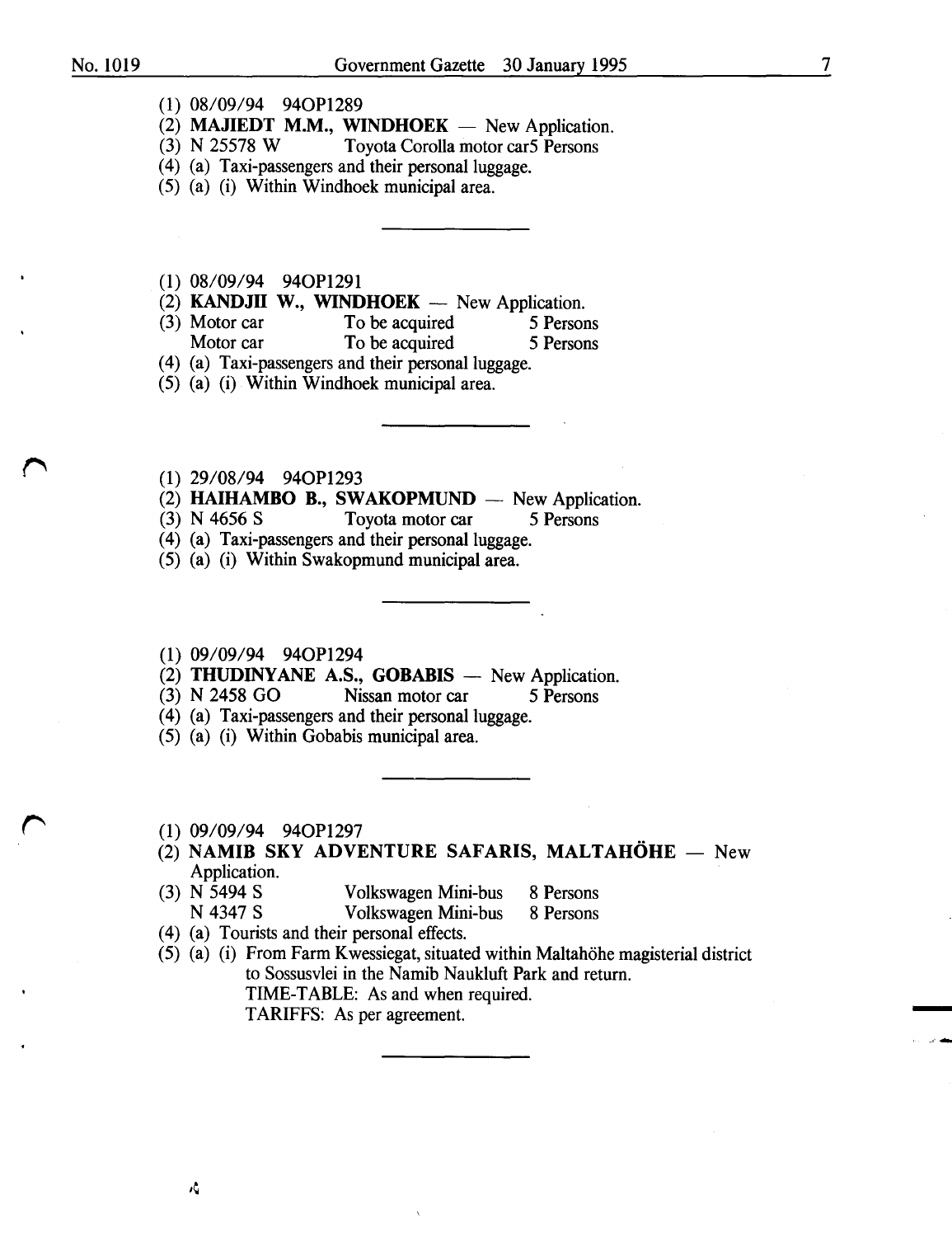- (1) 09/09/94 940P1300
- (2) KUZATJIKE A.E., WALVIS BAY  $-$  New Application.<br>(3) Mini-bus To be acquired 16 Persons
	- To be acquired
- ( 4) (a) Passengers and their personal effects.
- (5) (a) (i) From Walvis Bay to Windhoek and return as per annexure "A".

#### "A"

Persons and their personal effects from the terminal at the Kuisebmond Town Hall at Walvis Bay to the junction with the access road to the Walvis Bay/Swakopmund main road, then via the said main road to the junction with the Swakopmund/Usakos main road, then via the said main road to Usakos Service Station, then to the junction with the Usakos/Karibib main road, then via the said main road to the junction with the Karibib/ Okahandja main road, then via the said main road to the junction with the access road Nau-Aib, then via the access road and unknown road to the shopping centre at Nau-Aib, then via unnamed roads to the junction with the Okahandja/Windhoek main road, then via the said main road at the bus-stop at the single quarters and unnamed destinations within Katutura Township. Return will be via the same route.

#### Time-table:

## FRIDAYS AND SUNDAYS:

| Departure:        |       | <b>Arrival:</b> |       |
|-------------------|-------|-----------------|-------|
| <b>Walvis Bay</b> | 09:00 | Swakopmund      | 09:30 |
| Swakopmund        | 09:45 | <b>Usakos</b>   | 11:50 |
| <b>Usakos</b>     | 12:00 | Karibib         | 12:30 |
| Karibib           | 12:40 | Okahandja       | 13:50 |
| Okahandja         | 13:55 | Windhoek        | 14:50 |

## SATURDAYS AND MONDAYS:

| Departure:    |       | <b>Arrival:</b>   |       |
|---------------|-------|-------------------|-------|
| Windhoek      | 09:00 | Okahandja         | 09:55 |
| Okahandja     | 10:00 | Karibib           | 10:50 |
| Karibib       | 11:00 | <b>Usakos</b>     | 11:30 |
| <b>Usakos</b> | 11:40 | Swakopmund        | 13:45 |
| Swakopmund    | 13:50 | <b>Walvis Bay</b> | 14:20 |

#### Tariffs:

| Walvis Bay/Swakopmund | N\$3.00 per person per single trip.  |
|-----------------------|--------------------------------------|
| Walvis Bay/Arandis    | N\$9.00 per person per single trip.  |
| Walvis Bay/Usakos     | N\$20.00 per person per single trip. |
| Walvis Bay/Karibib    | N\$23.00 per person per single trip. |
| Walvis Bay/Okahandja  | N\$40.00 per person per single trip. |
| Walvis Bay/Windhoek   | N\$45.00 per person per single trip. |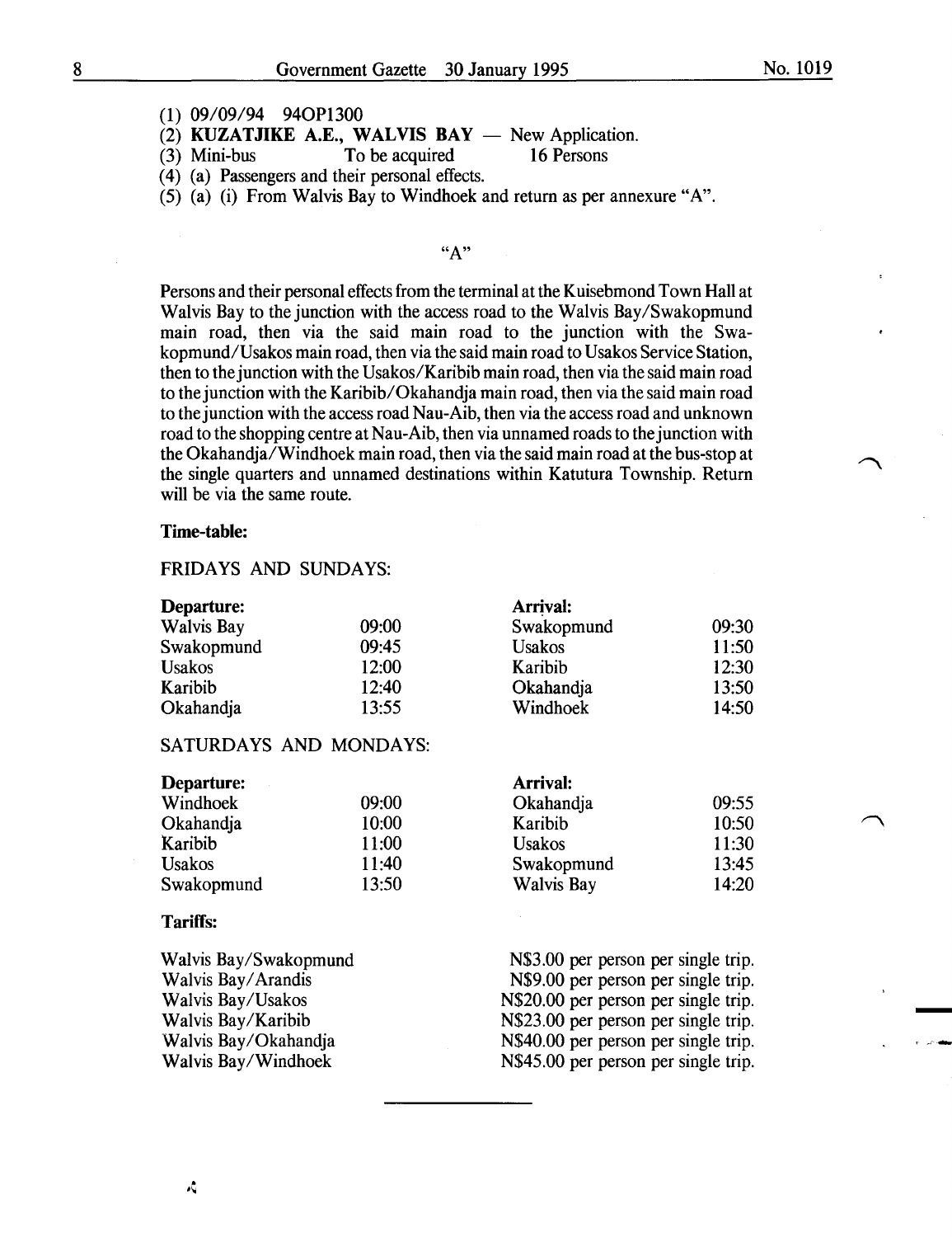- (1) 09/09/94 940Pl302
- $(2)$  FORBES W.J., WINDHOEK Transfer of OP 19273 from DIER-GAARDT M.M.<br>(3) Motor car
- To be acquired 5 Persons
- ( 4) (a) Taxi-passengers and their personal luggage.
- (5) (a) (i) Within Windhoek municipal area.
- (1) 09/09/94 940Pl303
- (2) FORBES W.J., WINDHOEK  $-$  Replacement of N 67574 W fiveseater motor car.<br>(3)  $\overline{N}$  17301 W
- Nissan motor car 5 Persons
- (4) (a) Taxi-passengers and their personal luggage.
- (5) (a) (i) Within Windhoek municipal area.
- (1) 12/09/94 940Pl305
- (2) **MAASDORP S., WINDHOEK**  $-$  New Application.<br>(3) Motor car To be acquired 5 Persons
- To be acquired
- (4) (a) Taxi-passengers and their personal luggage.
- (5) (a) (i) Within Windhoek municipal area.
- (1) 12/09/94 940Pl306

٨Å

- (2) **MAASDORP J.T., WINDHOEK** New Application.<br>(3) Motor car To be acquired 5 Persons
- To be acquired 5 Persons
- ( 4) (a) Taxi-passengers and their personal luggage.
- (5) (a) (i) Within Windhoek municipal area.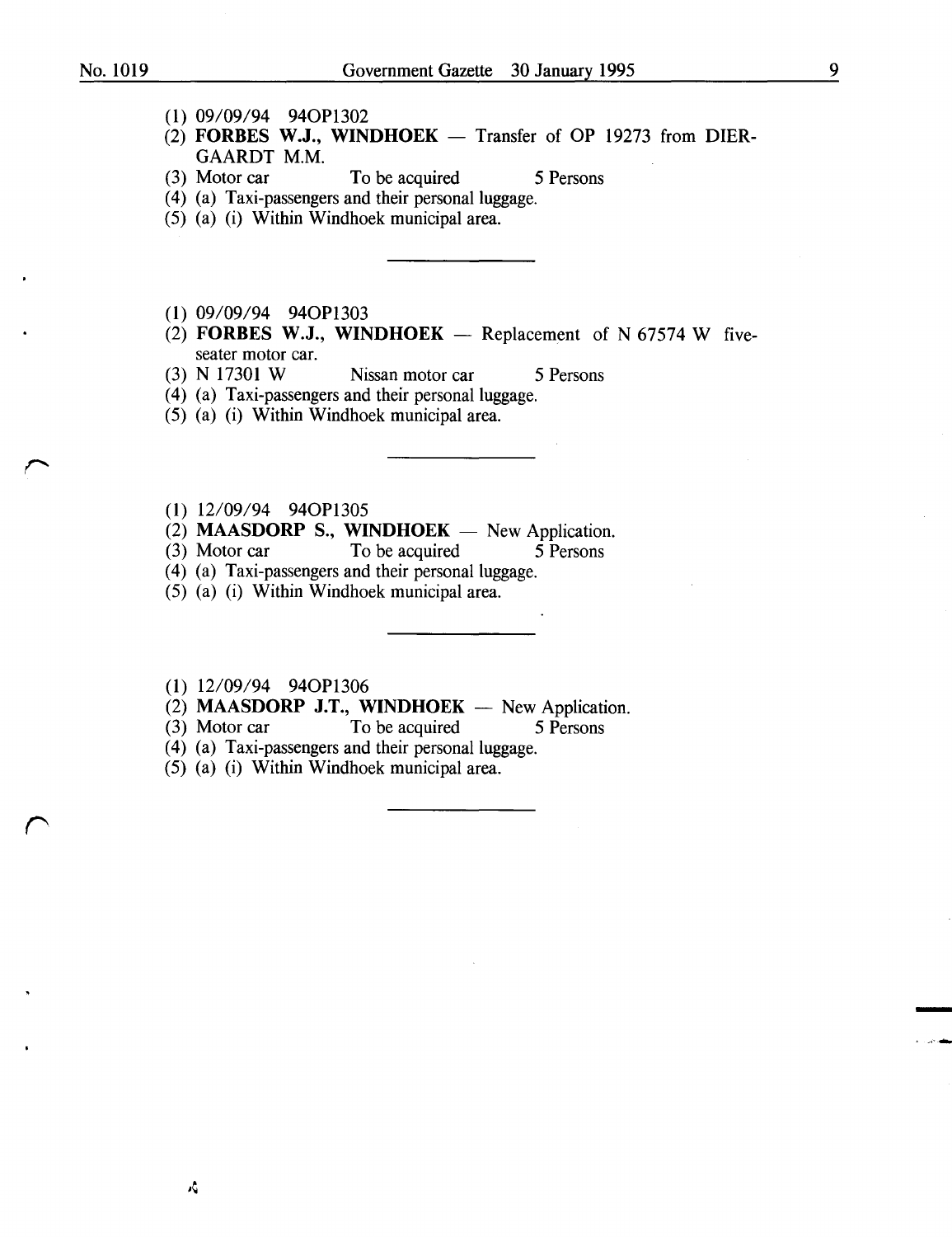- (1) 12/09/94 940P1307
- $(2)$  VAN WYK P.C.J., WINDHOEK New application.
- (3) Motor car To be acquired 5 Persons
- (4) (a) Taxi-passengers and their personal luggage.
- (5) (a) (i) Within Windhoek municipal area.
- (1) 12/09/94 940P1310
- (2) **PEARSON D.J., KEETMANSHOOP** Additional vehicles.<br>(3) N 4814 K NCC Trailer
- (3) N 4814 K<br>N 4704 K
	- N 4704 K<br>N 4715 K<br>Henred Trailer
		- Henred Trailer
- ( 4) (a) Goods all classes.
- (5) (a) (i) From places situated within the Republic of Namibia to places situated within the Republic of South Africa and return.
- (1) 13/09/94 940P1315
- (2) HALUPE S., SWAKOPMUND New application.<br>(3) N 6090 S Ford motor car 5 Persons
- Ford motor car 5 Persons
- (4) (a) Taxi-passengers and their personal luggage.
- (5) (a) (i) Within Swakopmund municipal area.
- (1) 13/09/94 940P1316
- (2) HALUPE S., SWAKOPMUND  $-$  New application.
- (3) N 1621 S Opel motor car 5 Persons
- (4) (a) Taxi-passengers and their personal luggage.
- (5) (a) (i) Within Swakopmund municipal area.
- (1) 13/09/94 940P1318
- (2) SHANJENKA A., KEETMANSHOOP  $-$  Transfer of PP 00702 from P. JOOSTE.
- (3) N 1351 K Toyota motor car 5 Persons
- (4) (a) Taxi-passengers and their personal luggage.
- (5) (a) (i) (a) Within the municipal area of Keetmanshoop; and
	- (b) on casual trips from places in area (a) to places situated within Keetmanshoop magisterial district and Namaland and return.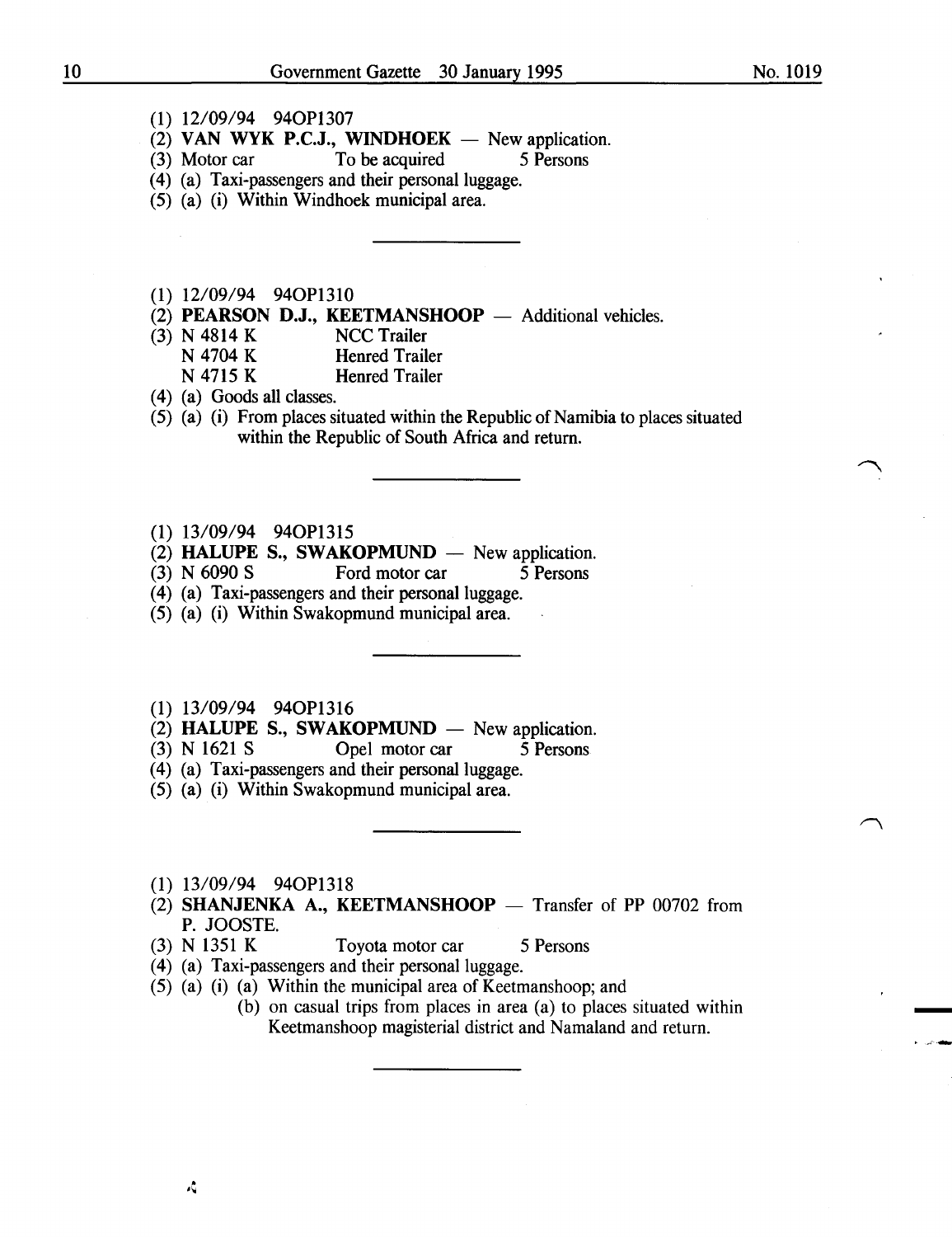-<br>-<br>-

- (1) 13/09/94 940P1319
- (2) SHANJENKA A., KEETMANSHOOP  $-$  Replacement of N 1351 K motor car.
- (3) N 1351 K Toyota motor car 5 Persons
- (4) (a) Taxi-passengers and their personal luggage.
- (5) (a) (i) (a) Within the municipal area of Keetmanshoop; and
	- (b) on casual trips from places in area (a) to places situated within Keetmanshoop magisterial district and Namaland and return.
- (1) 13/09/94 940P1320
- (2) VEII A., WINDHOEK  $-$  Transfer of OP 9646 from KEZUMO G.
- (3) N 75647 W Datsun motor car 5 Persons
- (4) (a) Taxi-passengers and their personal luggage.
- (5) (a) (i) Within Windhoek municipal area.
- (1) 13/09/94 940P1322
- (2) MATYAYI S., WINDHOEK  $-$  New application.
- (3) N 21262 W BMW motor car 5 Persons
- ( 4) (a) Taxi-passengers and their personal luggage.
- (5) (a) (i) Within Windhoek municipal area.

(1) 13/09/94 940P1323

 $(2)$  KATJAITA J.U., WINDHOEK - New application.

(3) Motor car To be acquired 5 Persons

- (4) (a) Taxi-passengers and their personal luggage.
- (5) (a) (i) Within Windhoek municipal area.

(1) 13/09/94 940P1325

- (2) SHONGOLA O.P., WINDHOEK  $-$  New application.
- (3) Motor car To be acquired 5 Persons
- (4) (a) Taxi-passengers and their personal luggage.
- (5) (a) (i) Within Windhoek municipal area.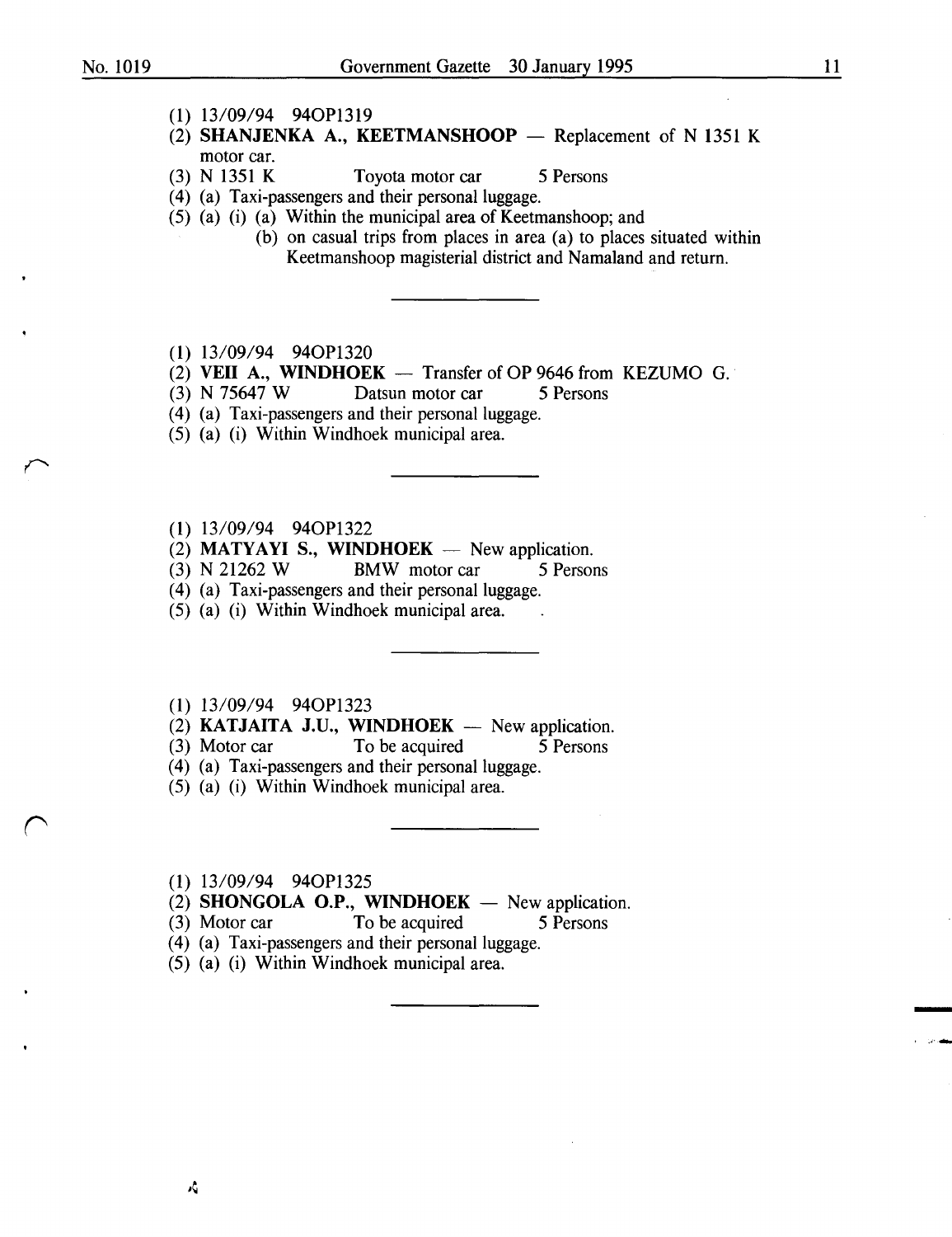I \_.;' ....

- (1) 14/09/94 940Pl326
- (2) **KANYANGELA J., WINDHOEK**  $-$  New application.<br>(3) Motor car  $\qquad \qquad$  To be acquired  $\qquad \qquad$  5 Persons
- (3) Motor car To be acquired 5 Persons<br>Motor car To be acquired 5 Persons Motor car To be acquired
- (4) (a) Taxi-passengers and their personal luggage.
- (5) (a) (i) Within Windhoek municipal area.

(1) 14/09/94 940Pl327

- (2) KAAKUNGA M.O., WINDHOEK  $-$  New application.
- (3) Motor car To be acquired 5 Persons
- (4) (a) Taxi-passengers and their personal luggage.
- (5) (a) (i) Within Windhoek municipal area.
- (1) 15/09/94 940Pl332
- (2) WILLEMSE R.N., WINDHOEK  $-$  Additional vehicle.<br>(3) N 70265 W Ford motor car 5 Persons
- (3) N 70265 W Ford motor car 5 Persons
- (4) (a) Taxi-passengers and their personal luggage.
- (5) (a) (i) Within Windhoek municipal area.
- (1) 15/09/94 940Pl334
- 
- (2) VAN ZYL J., WINDHOEK -- New application.<br>(3) N 70345 W Mazda Mini-bus 16 Pers Mazda Mini-bus 16 Persons
- (4) (a) Passengers and their personal effects.
- (5) (a) (i) From Windhoek to a place on the Republic of Namibia/Republic of South Africa border at Nakop and return via the route set out in annexure "A".
	- TIME-TABLE: As per annexure "A".

TARIFFS: As per annexure "A".

## ANNEXURE "A"

1. Persons and their personal luggage  $-$  From the bus terminus in Tal Street, Windhoek, to a place on the Republic of Namibia/Republic of South Africa border at Nakop en route to Upington, via Tal Street to the junction with Republic Road, then via Republic Road to the junction with the Windhoek/Rehoboth main road, then via the said main road to the junction with the Rehoboth/Kalkrand main road, then via the said main road to the junction with the Kalkrand/Mariental main road, then via the said main road to the junction with Marie Brand Street, then via Marie Brand Street to the junction with the Mariental/Keetmanshoop main road, then via the said main road to the junction with Kaiser Street, then via Kaiser Street to the junction with Fifth Avenue, then via Fifth Avenue to the junction with the Keetmanshoop/Griinau main road, then via the said main road to the junction with the Griinau/Karasburg main  $\mathcal{L}$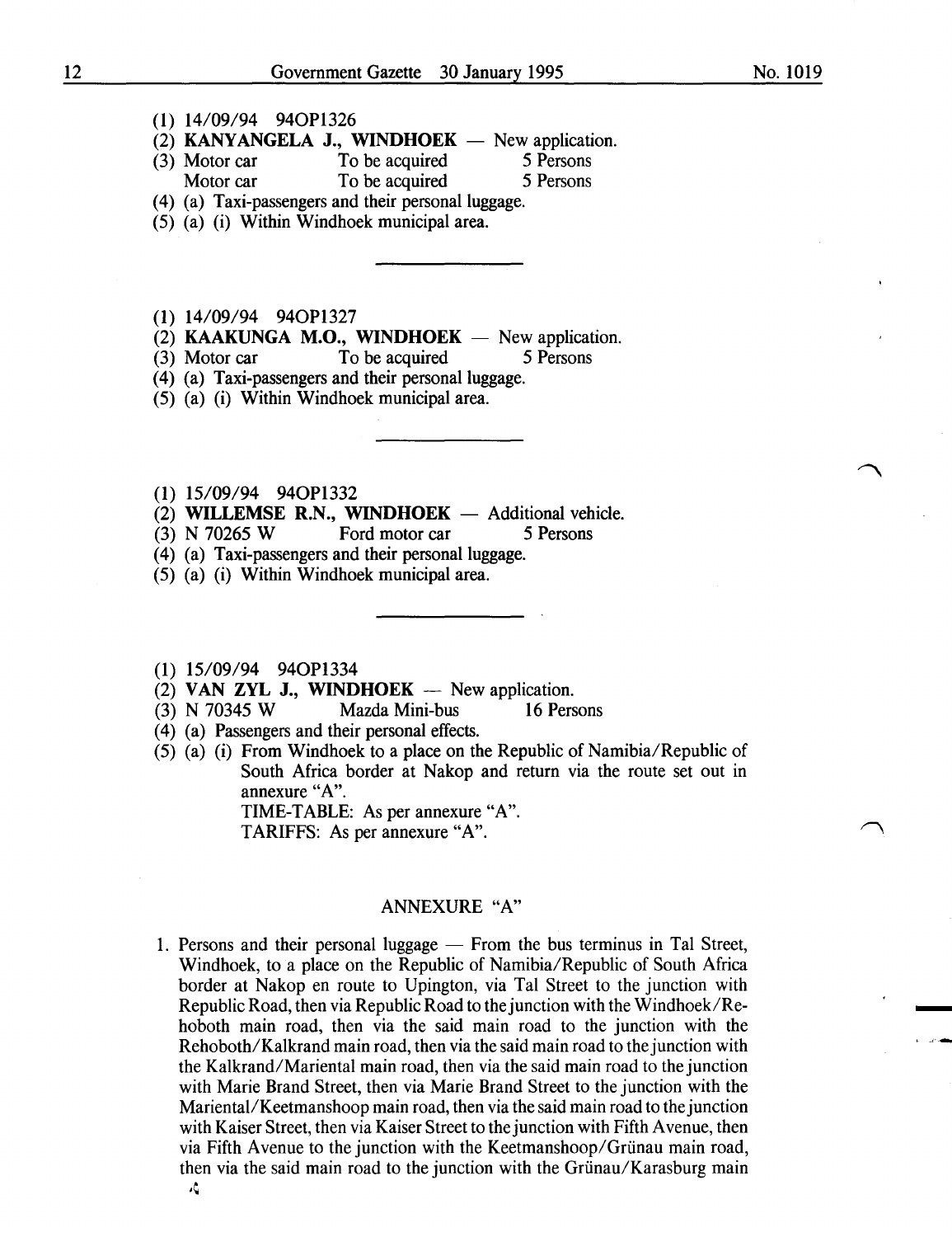road, then via the said main road to the junction with the Karasburg/Ariamsvlei main road, then via the said main road to the junction with the Ariamsvlei/Nakop main road, then via the said main road to a place on the said border and return via the same route.

## Tariffs:

| Rehoboth/Kalkrand      | $\therefore$ N\$ 5,00 per single trip |
|------------------------|---------------------------------------|
| Kalkrand/Mariental     | : $N$15.00$ per single trip           |
| Mariental/Keetmanshoop | : $N$20.00$ per single trip           |
| Keetmanshoop/Grünau    | : N\$20.00 per single trip            |
| Grünau/Karasburg       | : N\$10.00 per single trip            |
| Karasburg/Ariamsvlei   | : $N$15.00$ per single trip           |
| Ariamsvlei/Nakop       | : $N\$ 5.00 per single trip.          |
|                        |                                       |

#### Tariff:

Windhoek/Nakop

N\$90.00 per person per single trip.

#### Time-tables:

Ŵ

## WINDHOEK/NAKOP: FRIDAYS AND TUESDAYS:

| Departure:      |       | Arrival:        |       |
|-----------------|-------|-----------------|-------|
| Windhoek        | 12:00 | Rehoboth (echo) | 13:00 |
| Rehoboth (echo) | 13:10 | Kalkrand        | 14:15 |
| Kalkrand        | 14:30 | Mariental       | 15:15 |
| Mariental       | 15:30 | Keetmanshoop    | 18:30 |
| Keetmanshoop    | 18:45 | Grünau          | 20:45 |
| Grünau          | 21:00 | Karasburg       | 21:40 |
| Karasburg       | 21:50 | Ariamsvlei      | 22:10 |
| Ariamsvlei      | 22:45 | Nakop           | 23:15 |
|                 |       |                 |       |

## NAKOP/WINDHOEK: FRIDAYS AND SUNDAYS

| Departure:      |       | Arrival:         |       |
|-----------------|-------|------------------|-------|
| Nakop           | 08:00 | Ariamsvlei       | 08:30 |
| Ariamsvlei      | 09:00 | Karasburg        | 10:10 |
| Karasburg       | 10:20 | Grünau           | 11:00 |
| Grünau          | 11:10 | Keetmanshoop     | 13:10 |
| Keetmanshoop    | 13:30 | <b>Mariental</b> | 15:30 |
| Mariental       | 15:45 | Kalkrand         | 16:45 |
| Kalkrand        | 17:00 | Rehoboth (echo)  | 18:00 |
| Rehoboth (echo) | 18:10 | Windhoek         | 19:10 |

-

' *A·-*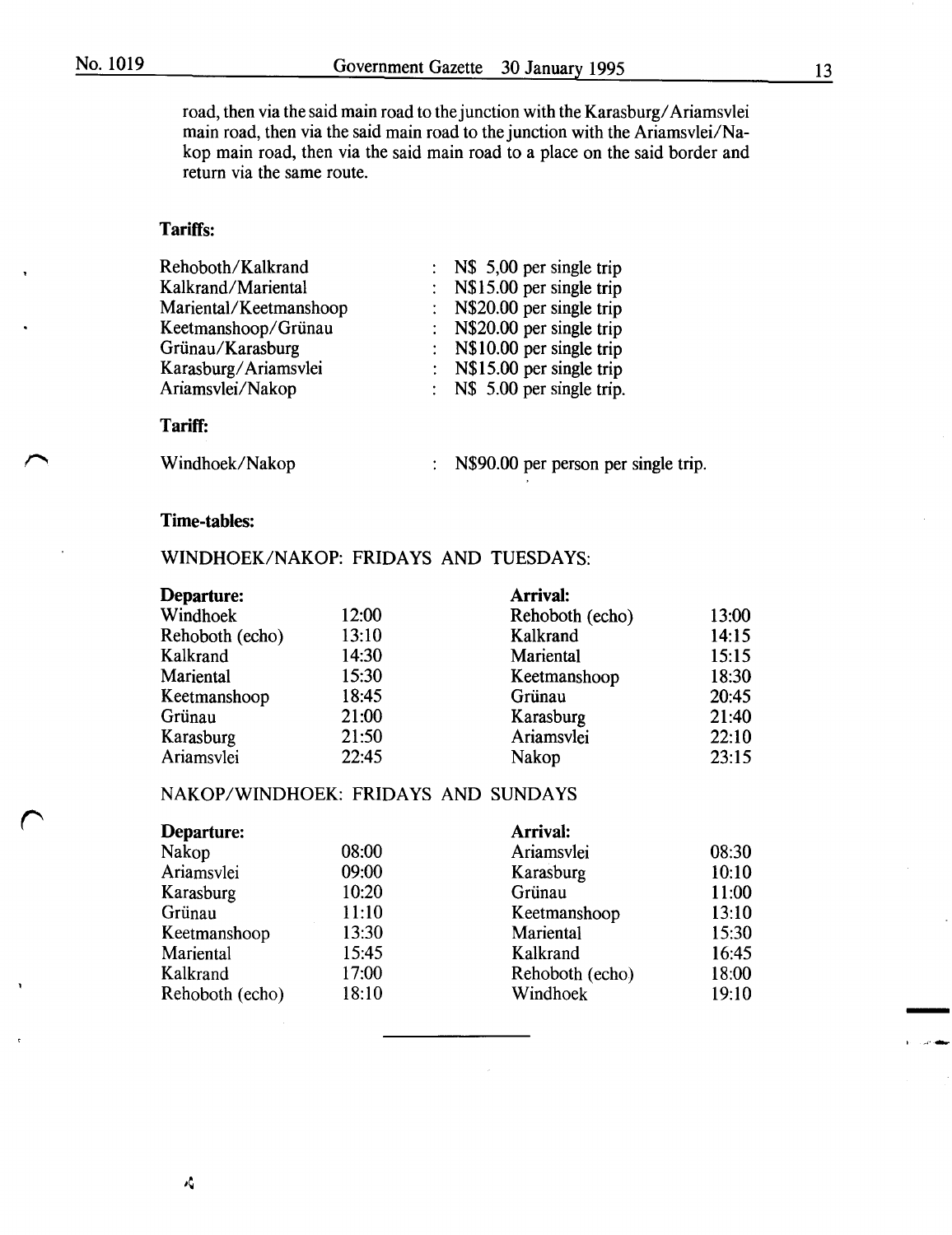- (2) **SHIPENA W., WINDHOEK** New application.<br>(3) Motor car To be acquired 5 Persons
- $(3)$  Motor car To be acquired
- (4) (a) Taxi-passengers and their personal luggage.
- (5) (a) (i) Within Windhoek municipal area.
- (1) 16/09/94 940Pl337
- (2) **SHIPENA W., WINDHOEK** New application.<br>(3) N 57800 W Tovota motor car 5 Persons
- $(3)$  N 57800 W Toyota motor car
- (4) (a) Taxi-passengers and their personal luggage.
- (5) (a) (i) Within Windhoek municipal area.
- (1) 16/09/94 940Pl338
- (2) **HENNES P.R., GROOTFONTEIN** New application.<br>(3) N 2722 G Toyota truck 5 Persons
- (3) N 2722 G Toyota truck 5 Persons<br>
N 3339 G Volkswagen Mini-bus 10 Persons
- Volkswagen Mini-bus
- ( 4) (a) Tourists and their personal effects.
- (5) (a) (i) Within the borders of the Republic of Namibia.

#### (1) 16/09/94 940Pl339

- (2) **ZAMBEZI FISHING (PTY) LTD., WINDHOEK** New application.<br>(3) N 34977 W Toyota Mini-bus 14 Persons
- $(3)$  N 34977 W Toyota Mini-bus
- (4) (a) Own employees and their personal effects if no charge is made for such conveyance.
	- (b) Taxi-passengers and their personal luggage.
	- (c) Tourists and their personal effects.
- (5) (a) (i) From Windhoek to places situated within the Republic of Namibia and return.
	- (b) (i) From Windhoek to places situated within the Republic of Namibia and return.
	- (c) (i) From Windhoek to places situated within the Republic of Namibia and return.
- (1) 16/09/94 940Pl341

 $\mathcal{L}_{\mathbf{I}}$ 

- $(2)$  SHIPINGANA P.I., WINDHOEK  $-$  New application.
- (3) N 18825 W Datsun motor car 5 Persons
- (4) (a) Taxi-passengers and their personal luggage.
- (5) (a) (i) Within Windhoek municipal area .

ċ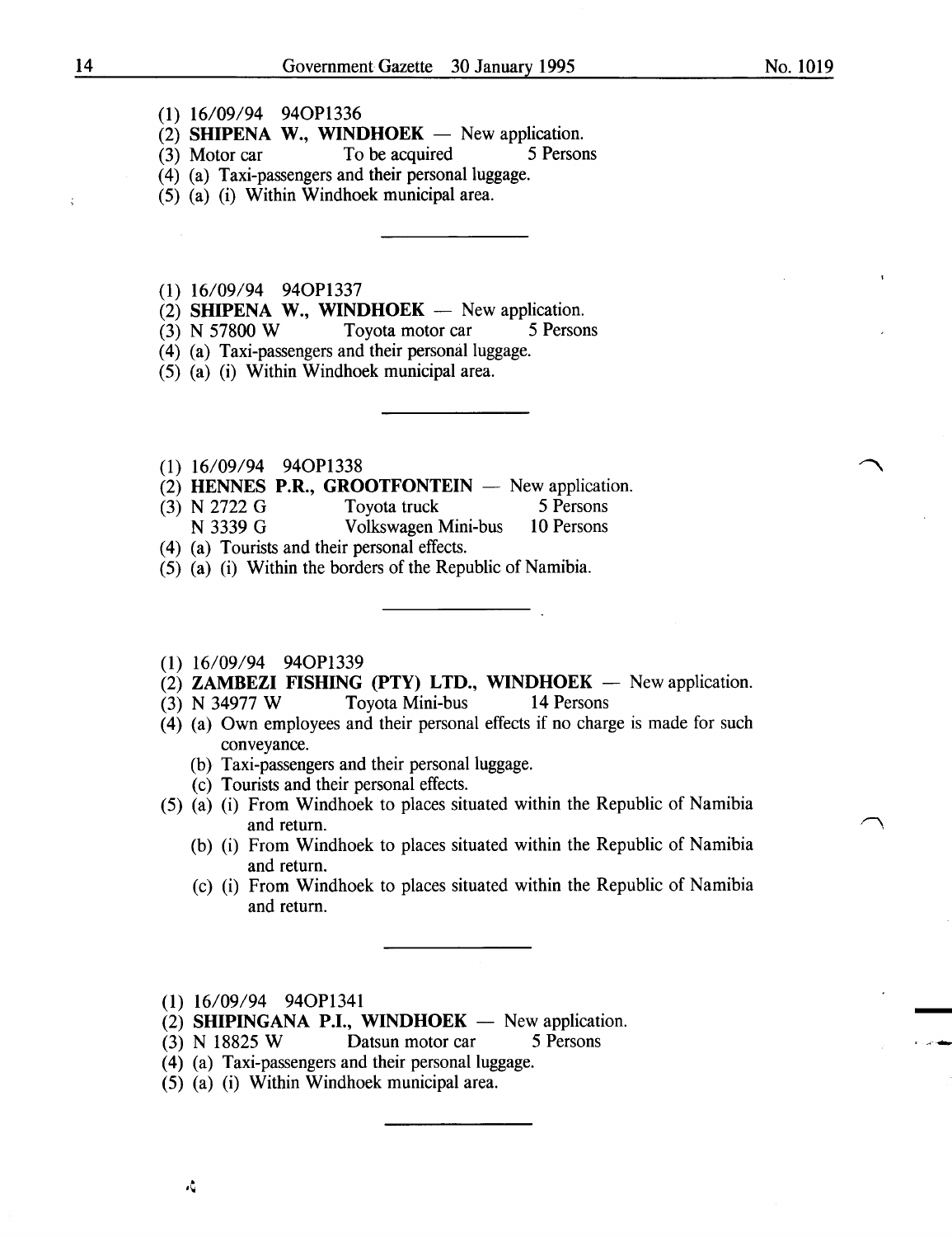$\mathcal{L}^{\text{max}}$ 

- (1) 16/09/94 940Pl342
- (2) WILLEMSE R.N., WINDHOEK Additional vehicle.<br>
(3) N 7197 W Mazda motor car 5 Persons
- Mazda motor car
- (4) (a) Taxi-passengers and their personal luggage.
- (5) (a) (i) Within Windhoek municipal area.

والمنتزعات

-

 $\mathbf{I} = \mathbf{I}$  ,  $\mathbf{I} = \mathbf{I}$  , and then

- (1) 16/09/94 940Pl343
- $(2)$  VENTER P.S., WALVIS BAY New application.
- (3) N 18365 W Volkswagen Mini-bus 9 Persons
- ( 4) (a) Tourists and their personal effects.
- (5) (a) (i) From Walvis Bay to places situated within the Republic of Namibia and return.
- (1) 19/09/94 940P1344
- (2) LUCAS E., OSHAKATI  $-$  New application.
- (3) N 7601 SH Toyota motor car 5 Persons
- (4) (a) Taxi-passengers and their personal luggage.
- (5) (a) (i) Within Owambo.
- (1) 19/09/94 940P1345
- $(2)$  SHIHEPO K., OSHAKATI Transfer of OP 13013 from NORTHERN NAMIBIA BUS & TAXI ASS. (PTY) LTD.
- (3) N 9345 SH Toyota motor car 5 Persons
- (4) (a) Taxi-passengers and their personal luggage.
- (5) (a) (i) Within Owambo.
- (1) 19/09/94 940P1346
- (2) SHIHEPO K., OSHAKATI  $-$  Replacement of N 9345 SH five-seater motor car.<br>(3) N 5964 SH
- Toyota motor car 5 Persons
- (4) (a) Taxi-passengers and their personal luggage.
- (5) (a) (i) Within Owambo.
- (1) 19/09/94 940P1347
- $(2)$  NAKARE S., WINDHOEK New application.
- (3) Motor car To be acquired 5 Persons
- (4) (a) Taxi-passengers and their personal luggage.
- (5) (a) (i) Within Windhoek municipal area.
	- 式